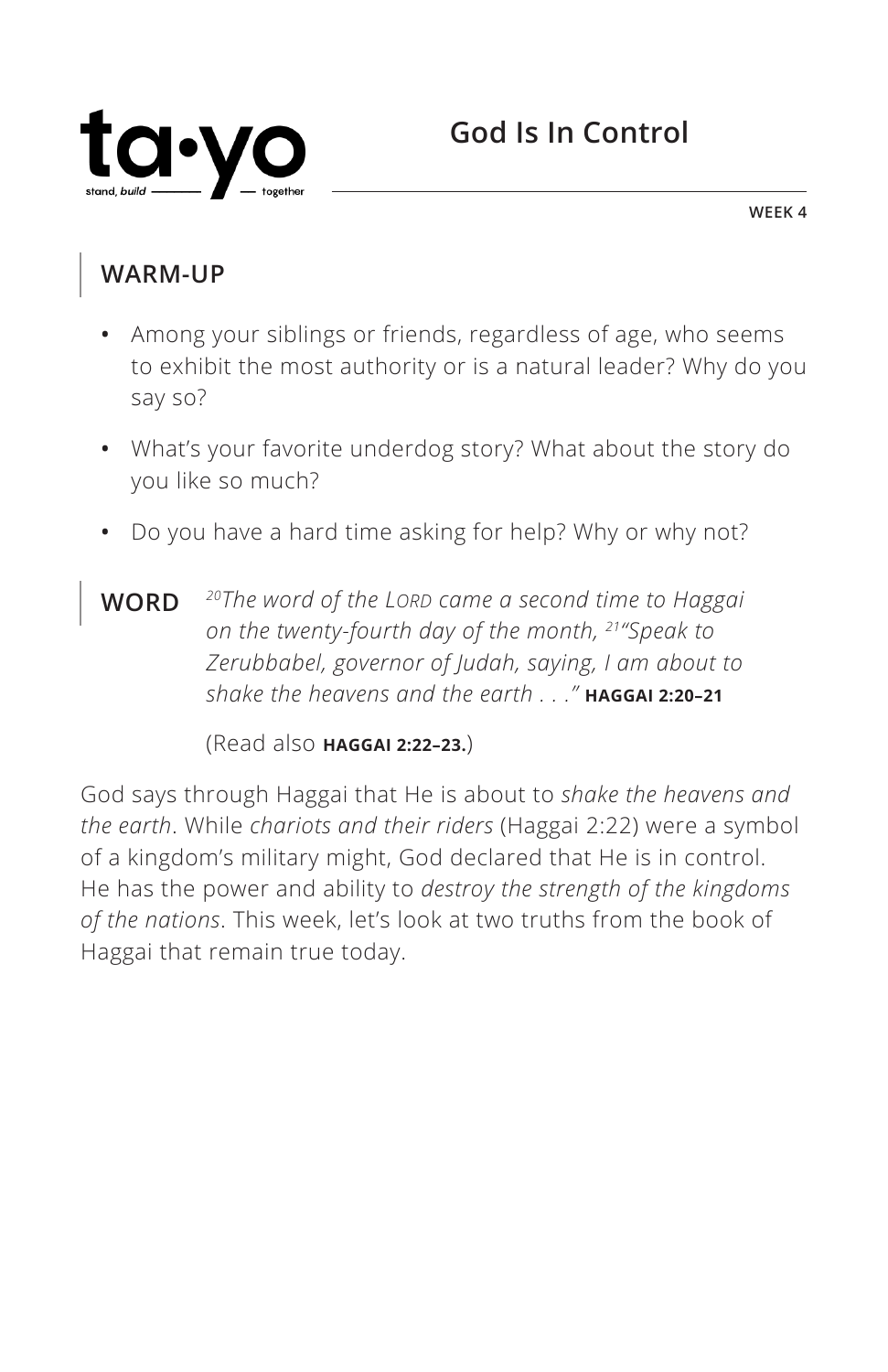### **1 God is sovereign.**

*21"Speak to Zerubbabel, governor of Judah, saying, I am about to shake the heavens and the earth, 22and to overthrow the throne of kingdoms. I am about to destroy the strength of the kingdoms of the nations, and overthrow the chariots and their riders. And the horses and their riders shall go down, every one by the sword of his brother." ^***HAGGAI 2:21–22**

God is ultimately behind the rise and fall of kingdoms. Politics and power drive so much of the world and economy, but Haggai knew that God is the only sovereign king. The shaking of the nations is part of God's plan to make the kingdoms of the world His own. Even as we obey Him, we must acknowledge that nations rise and fall, but God is sovereign above all. What is the vision Revelation 11:15 gives us about Jesus and His kingdom? How does the sovereignty of God give you peace that lasts beyond this lifetime?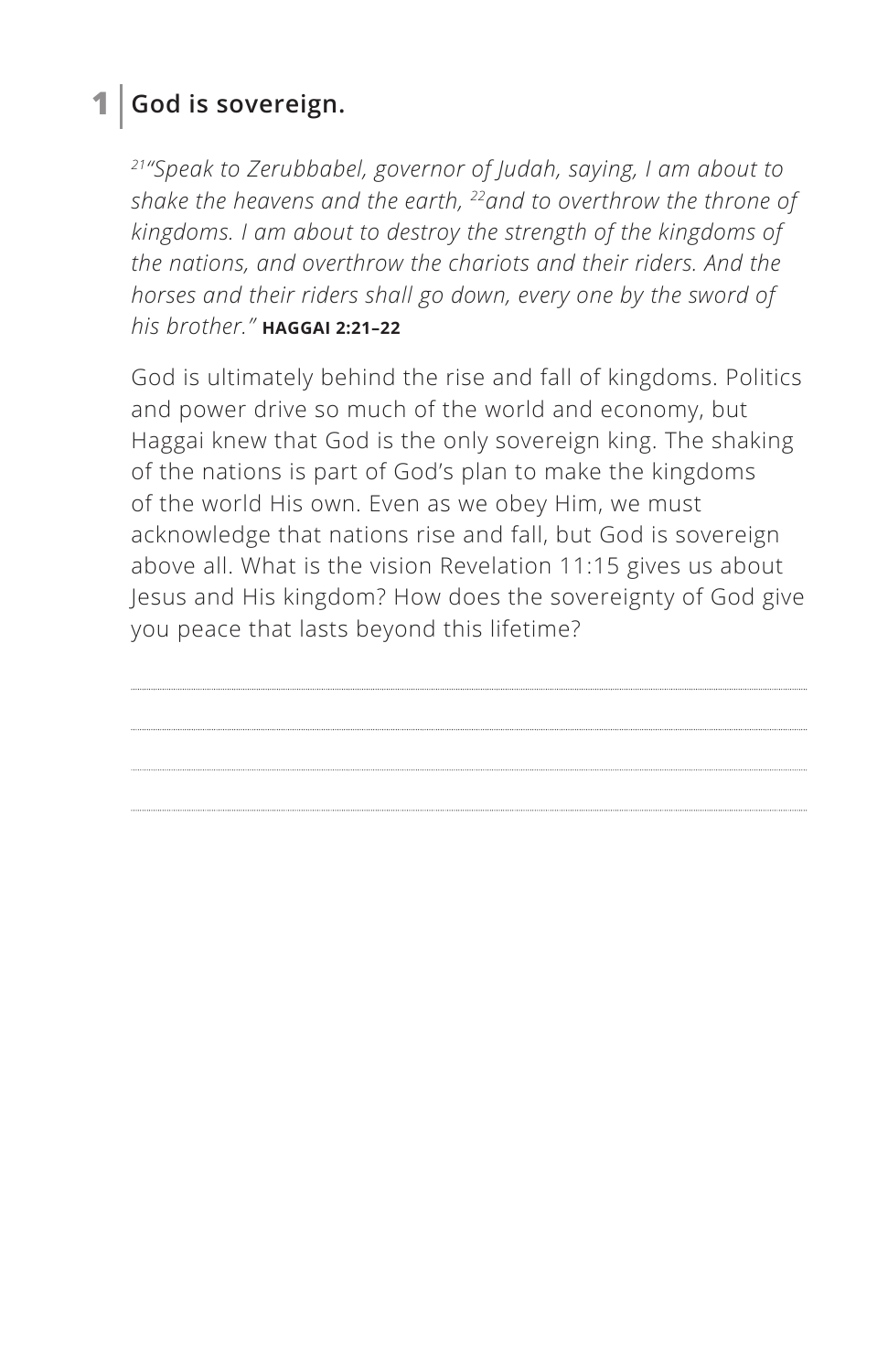### **2 God sets people in place to fulfill His purpose.**

*"On that day, declares the LORD of hosts, I will take you, O Zerubbabel my servant, the son of Shealtiel, declares the LORD, and make you like a signet ring, for I have chosen you, declares the LORD of hosts." ^***HAGGAI 2:23**

A signet ring is a tool that carries an imprint representing a person, clan, or organization. In the time of kings, the signet ring symbolized the authority of the king who owned it. Haggai's prophecy was significant to the Israelites because God was restating His promise to put a descendant of David (Zerubbabel) on the throne. The truth that this conveys to us today is that God sets people in place to fulfill His purpose. God has the authority to raise and collapse nations and powers, and He commanded us to do His work (Matthew 28:18–20). What has been your response to God's sovereignty and His charge to make disciples?

## **APPLICATION**

- **•** God has the power to sweep away the strength of the nations. Prayerfully consider if there are things or people that you put your security in apart from God, and submit these to Him.
- **•** God is putting people in position to fulfill His purposes. How can this truth give you security about your purpose on earth? How can we apply the truth of God's sovereignty and call to the way we see our nation and government?
- **•** What are some things you believe God is asking you to do today for the work of His kingdom?